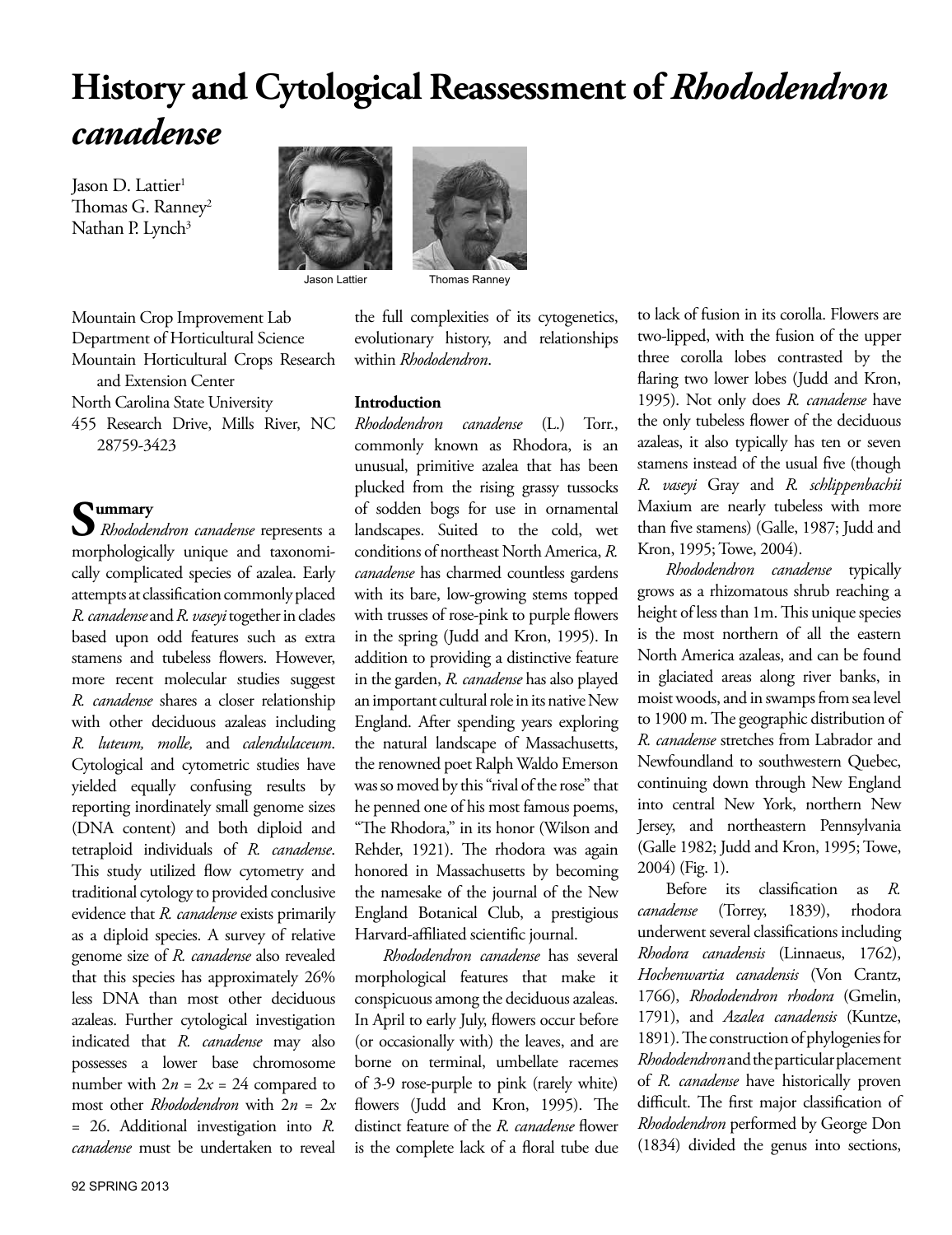

**Figure 1.** Locations of *R. canadense* sampling sites. Map compiled using Google Earth (Google Inc., Mountain View, CA).

with *R. canadense* belonging to section *Pentanthera* G. Don. Wilson and Rehder's monograph (1921) recognized the rank of subgenera, with subgenus *Anthodendron*  (Endl.) Rehder section *Rhodora* (L.) G. Don containing *R. vaseyi*, *R. canadense*, *R. nipponicum*, *R. pentaphyllum* Maxim, and *R. albrechtii* Maxim. Philipson W. (1980), Philipson M. (1980), and Judd and Kron (1995) placed *R. canadense* in subgenus *Pentanthera* (G. Don) Poyarkova and further reduced section *Rhodora* to only *R. vaseyi* and *R. canadense*, taxa exhibiting a two-lipped corolla with a glabrous inner surface.

In addition to morphological studies of *Rhododendron*, studies using macromolecular data have helped determine relationships within the genus (Gao et al., 2002; Goetsch et al., 2005; Kurashige et al., 1998, 2001). Kurashige et al. (2001) and Gao et al. (2002) constructed phylogenies based on chloroplast matK and trnK intron sequences and nuclear ITS sequences, respectively; both placed *R. canadense* in subgenus *Pentanthera* section *Rhodora,* sister to section *Pentanthera.* More recently, Goetsch et al. (2005) evaluated 87 species based on analysis of the RPB2-I gene and found *Rhododendron canadense* was nested within section *Pentanthera* and more closely allied with *R. luteum* (L.) Sweet*, molle* (Bl.) G. Don*,* and *calendulaceum* (Michx.) Torr*.*

 *Rhododendron canadense* does not hybridize readily with other species (Galle, 1987). However, limited hybrids have been reported including *R. ×seymourii* Herbert ex Lindley (*R. canadense* × *luteum*) and *R. ×fraseri* W. Watson (*R. canadense* × *japonicum* (A. Gray) Sur.)(Wilson and Rehder, 1921).

 Studies on genome sizes and ploidy levels provide insights into the cytogentics of *Rhododendron*. Early efforts to verify ploidy level relied on counting chromosomes, though cytological studies of *Rhododendron* are notoriously difficult. The counting of *Rhododendron* chromosomes has historically proven a laborious, time consuming, difficult task because of the friability and small size of roots, the inordinately small chromosomes, interference of tannin granules, and the difficulty of obtaining meiotic pollen mother cells in the proper stage (Galle 1970, McAllister, 1993, Li 1957). For these reasons, relatively few studies have been conducted on cytogenetics and chromosome numbers of *Rhododendron*.

The earliest cytological investigation into *Rhododendron* was performed by Moringa et al. (1929) on *R. quinquefolium*  var. *speciosum* N. Yonez., finding the base chromosome compliment of *Rhododendron* to be *x* = 13. Sax (1930) confirmed this finding in a study that tested pollen mother cells of 16 species. Sax (1930) found all samples tested to be diploid  $(2n = 2x = 26)$  with the exception of 2 tetraploids  $(2n = 4x = 52)$ , *R. calendulaceum* and *R. canadense*. In a large-scale study in 1950, Ammal et al. investigated 360 species of *Rhododendron* completing over 550 counts. They confirmed Sax's earlier findings of tetraploidy in *R. calendulaceum* and *R. canadense*, finding them to be the only polyploid *Rhododendron* in North America. However, for such a monumental study, no methods or materials were published, and subsequent studies have reached contradicting conclusions for certain species (Eeckhaut, 2004; Jones et al., 2007; Li, 1957; Zhou et al., 2008).

Numerous studies have utilized flow cytometry to quantify relative genome size and ploidy level in *Rhododendron* (De Schepper et al., 2001; Jones et al., 2007; Väinölä, 2000; Zhou et al., 2008). Flow cytometry measures fluorescence of individual nuclei, stained with a fluorescent dye, while suspended in a precise stream of fluid as a means to determine genome size (DNA content) relative to an internal standard (Doležel and Bartoš, 2005). Zhou et al. (2008) utilized flow cytometry to confirm tetraploidy in *R. luteum, R. atlanticum* Rehder*, R. calendulaceum, R. colemanii* R. Miller, and *R. austrinum*  (Small) Rehder, but found *R. canadense* to be a diploid. However, only a single clone of *R. canadense* was tested, and the authors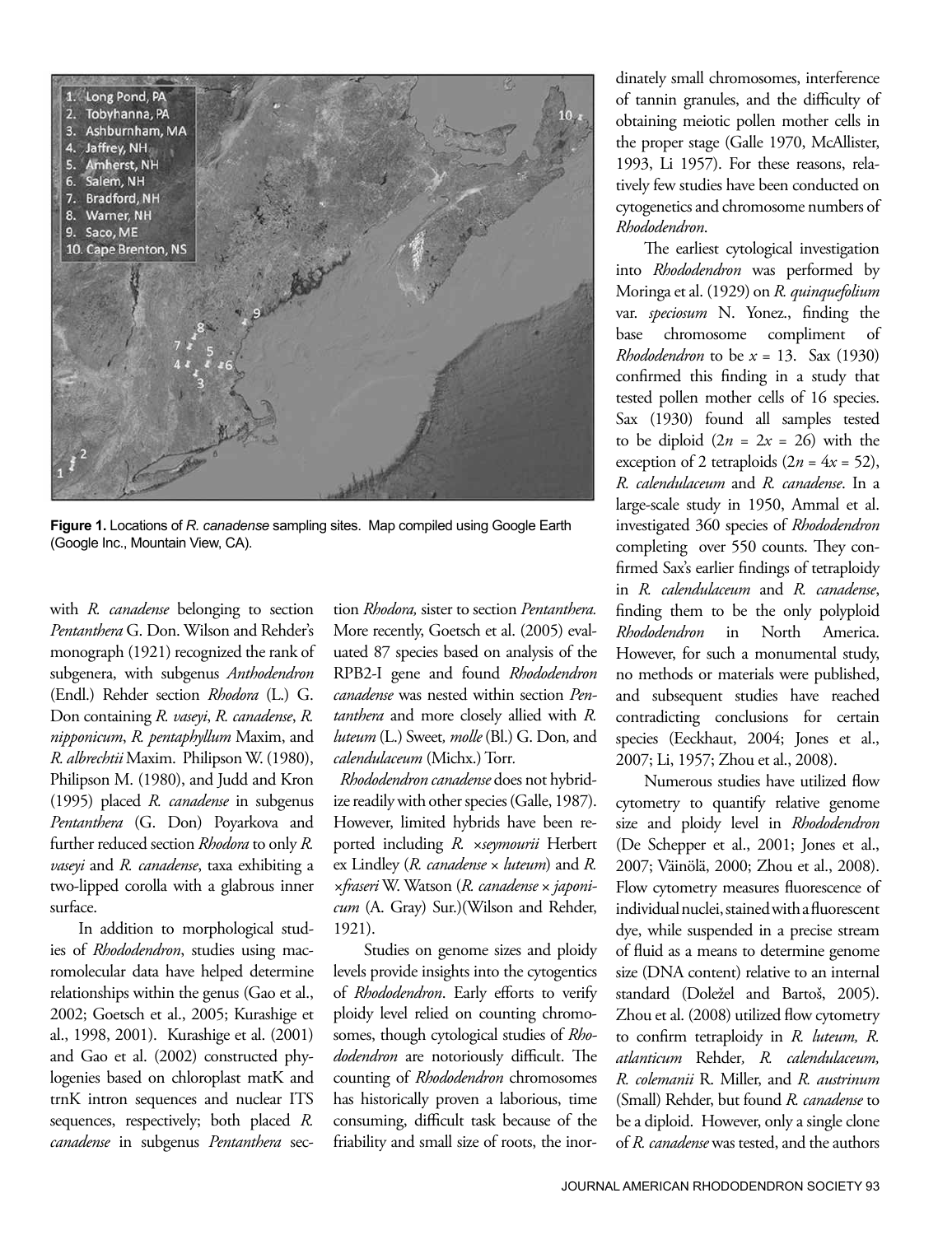**Table 1.** Genome sizes and ploidy levels of *Rhododendron canadense* samples from throughout its natural range.

| Location/Source                                                                                                                                                                                                                                                                                                                                                                                                                                                                    | 2C Genome size $(pg)^{z}$ | Ploidy Level $(x)$ |
|------------------------------------------------------------------------------------------------------------------------------------------------------------------------------------------------------------------------------------------------------------------------------------------------------------------------------------------------------------------------------------------------------------------------------------------------------------------------------------|---------------------------|--------------------|
| Lincoln Bog, Ashburnham, MA, USA.<br>Perkins <sup>K</sup> .                                                                                                                                                                                                                                                                                                                                                                                                                        | $1.13 \pm 0.02$           | 2x                 |
| Tobyhanna State Park. Tobyhanna,<br>PA. Perkins <sup>K</sup> .                                                                                                                                                                                                                                                                                                                                                                                                                     | $1.07 \pm 0.03$           | 2x                 |
| Exit 1, Interstate 93. Salem, NH,<br>USA. Perkins <sup>K</sup> .                                                                                                                                                                                                                                                                                                                                                                                                                   | $1.16 \pm 0.02$           | 2x                 |
| Exit 1, Interstate 93. Salem, NH,<br>USA, Perkins <sup>K</sup> .                                                                                                                                                                                                                                                                                                                                                                                                                   | $1.14 \pm 0.02$           | 2x                 |
| Ponemah Bog. Amherst, NH, USA.<br>Perkins <sup>K</sup> .                                                                                                                                                                                                                                                                                                                                                                                                                           | $1.17 \pm 0.02$           | 2x                 |
| Bradford Bog. Bradford, NH, USA.<br>Perkins <sup>K</sup> .                                                                                                                                                                                                                                                                                                                                                                                                                         | $1.15 \pm 0.04$           | 2x                 |
| Mt. Kearsarge Bog. Warner, NH,<br>USA. Perkins <sup>K</sup> .                                                                                                                                                                                                                                                                                                                                                                                                                      | $1.11 \pm 0.03$           | 2x                 |
| Saco Heath Bog. Saco, Maine, USA.<br>Perkins <sup>K</sup> .                                                                                                                                                                                                                                                                                                                                                                                                                        | $1.13 \pm 0.05$           | 2x                 |
| Cape Brenton, Nova Scotia, Canada.<br>Clyburn <sup>w</sup> .                                                                                                                                                                                                                                                                                                                                                                                                                       | $1.17 \pm 0.03$           | 2x                 |
| Mt. Monadnock, Jaffrey, NH.<br>Newman <sup>x</sup> via Perkins <sup>k</sup> .<br><b>NCSU 2009-164</b>                                                                                                                                                                                                                                                                                                                                                                              | $1.23 \pm 0.02$           | $2x^*$             |
| Long Pond, Poconos Mts., PA.<br>Plyler <sup>Q</sup> via Krebs <sup>v</sup> .<br><b>NCSU 2009-173</b>                                                                                                                                                                                                                                                                                                                                                                               | $1.22 \pm 0.01$           | $2x^*$             |
| <sup>K</sup> Perkins - Sally and John Perkins, Salem, NH.<br><sup>Q</sup> Plyler – Jim and Bethany Plyler, Natural Landscapes Nursery, West Grove, PA.<br><sup>V</sup> Krebs - Stephen Krebs, Holden Arboretum, Kirtland, OH.<br>"Clyburn - Bruce Clyburn, Cape Brenton, NS.<br><sup>X</sup> Newman - George Newman, Bedford, NH.<br><sup>2</sup> 8.75 picograms was use as the genome size for the internal standard, Pisum sativum 'Ctirad'.<br>*Ploidy confirmed with cytology. |                           |                    |

proposed further investigation into the ploidy of *R. canadense* to confirm their findings (Zhou et al., 2008).

Due to the contradictions in the literature regarding the phylogeny and ploidy level assessment of *R. canadense*, the objective of this study was to perform a survey of genome size and ploidy level of *R. canadense* samples from throughout its natural range.

#### **Methods and Materials**

*Flow Cytometry.* To determine relative genome size of *R. canadense*, a survey composed of 11 *R. canadense* 

samples from across its natural range (Table 1) was conducted using flow cytometry. For each sample, approximately  $1 \text{ cm}^2$  of newly expanded leaf tissue was placed in a petri dish containing 500 µL of nuclei extraction buffer (CyStain ultraviolet Precise P Nuclei Extratcion Buffer®; Partec, Münster, Germany) and chopped finely with a razor blade until sample was completely incorporated into the buffer. After 1-2 minute incubation at room temperature (22°C), the resulting solution was filtered through a Partec CellTrics<sup>™</sup> disposable filter with a pore size of 50 µm. Then, 1.2 mL of a nucleotide staining

buffer (4', 6-diamidino-2-phenylindole; CyStain ultraviolet Precise P Staining Buffer; Partec) (DAPI) was added to the filtered solution. The resulting stained nuclei were analyzed with a flow cytometer (Partec PA II; Partec) with counts exceeding a minimum of 3,000 cells per analysis. The mean fluorescence for each sample was compared with an internal standard of known genome size (*Pisum sativum* 'Ctirad' 2C genome size = 8.75 pg) and holoploid, 2C genome size (i.e., DNA content of entire non-replicated chromosome compliment irrespective of ploidy) was calculated as 2C = DNA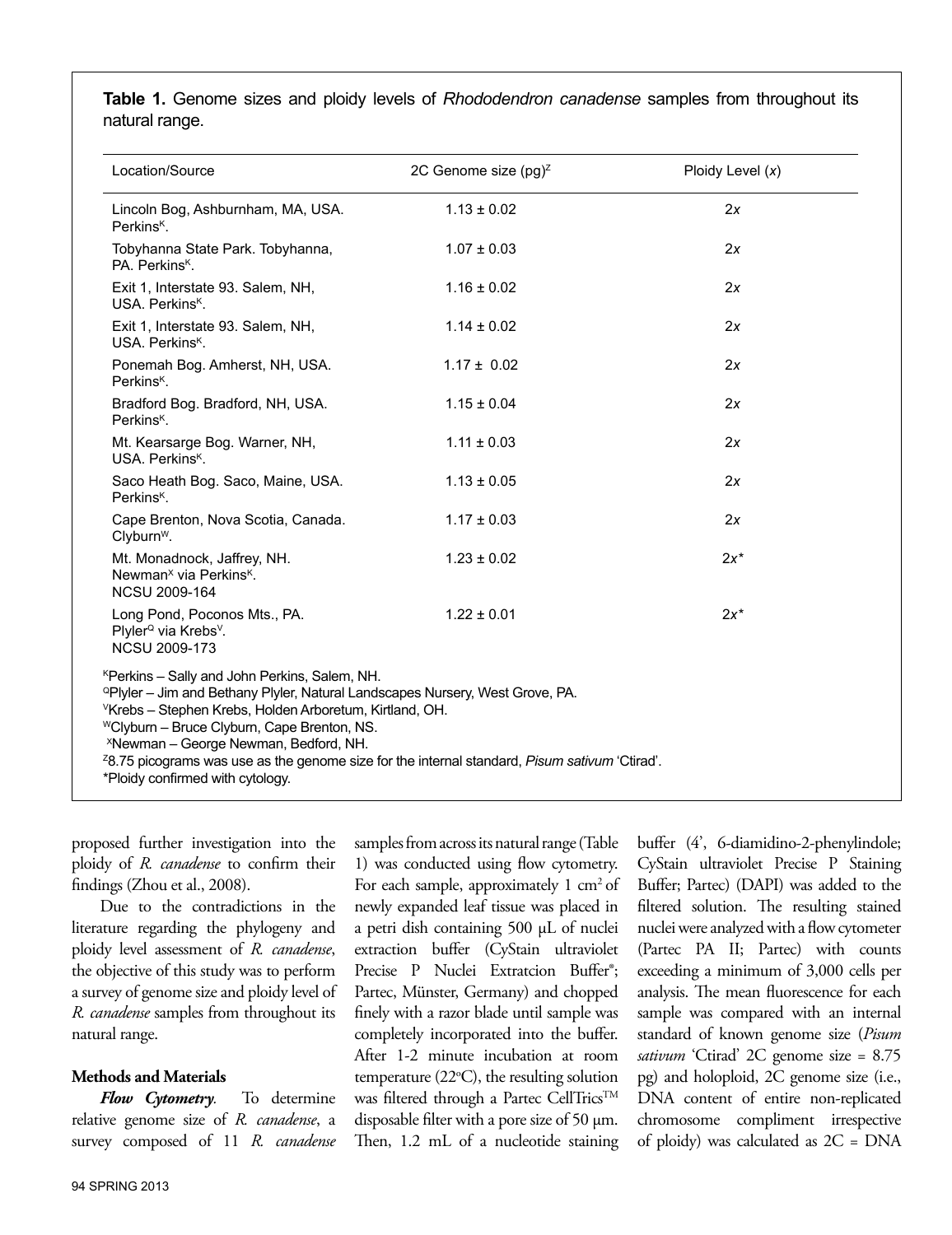

**Figure 2.** Comparison of genome size of *R. canadense* L. (NCSU 2009-164) and *R. periclymenoides* Michx. (NCSU 2011-027).

content of standard × (mean fluorescence of sample / mean fluorescence of standard).

*Cytology.* Over the course of a year, actively growing root tips were collected following a sunny day from rooted stem cuttings and mature plants of both *R. canadense* (NCSU 2009-164, Long Pond, PA) and *R. canadense* (NCSU 2009-173, Jaffrey, NH). Root tips containing mitotic cells were collected before 10AM and placed in freshly made vials of pre-fixative solution (2 mM 8-hydroxyquinoline  $+$  70 mg  $L^{-1}$  cycloheximide). The compound 8-hydroxyquinoline has proven an effective method to condense chromosomes and destroy the mitotic spindle in order to arrest cells at metaphase in somatic plant cells (Grant and Owens, 1998; Grant and Owens, 2001; Watanabe and Orrillo 1993). Baszczynski et al. (1980) demonstrated that cycloheximide acts in the G2 phase and late metaphase, altering the movement of cells through the nuclear cycle as well as causing an increase in the mitotic index, an increase in metaphase frequency, a decrease in anaphase frequency, and an inhibition of the spindle fiber apparatus assemblage.

After remaining in the dark for 3 hours, all vials were moved into a dark refrigerator at approximately 4°C for 3 hours yielding a total pre-fixative treatment of 6 hours. All root tips were rinsed with distilled water and transferred to a freshly made 1:3 fixative solution of propionic acid : 95% ethanol, and left overnight at room temperature (22°C). The next day, a 1:3 hydrolysis solution of 12M HCl : 95% ethanol was made for the root squash procedure.

For each root squash, a fresh root was removed from the fixative and hydrolyzed for approximately 30 seconds before being moved to a clean slide. The root tip was excised under a dissecting microscope and placed on a separate, clean slide with a drop of modified carbol-fuchsion stain. The stain used was a modification of the Carr and Walker (1961) carbol fuchsin stain for human chromosomes (Kao, 1975). The slide was tilted until the stain completely encompassed the excised root tip, and left for several minutes. Then, a clean cover slip was placed over the droplet of stain containing the excised root tip. A clean sheet of bibulous paper was placed over the cover slip while gently applying pressure with a pencil eraser (sometimes thumb) to squash the cells. The slide was then observed and photographed using a light microscope (Nikon Eclipse 80i, Nikon, Melville, NY). Layered images containing multiple depths of field were composed using Photoshop CS4 (Adobe Systems, San Jose, CA).

Results and Discussion

*Flow Cytometry.* All 11 samples of *R. canadense* were found to be diploid (Table 1), in contrast to previous reports of tetraploid individuals (Ammal et al., 1950; Sax, 1930). Relative genome sizes (2C) in our study ranged between 1.07 pg and 1.23 pg (mean 1.15 pg). The fluorescent stain DAPI used in this study binds to adenine-thymine rich regions of DNA, though other stains are available that may provide slightly different estimates of absolute genome size (Doležel and Bartoš, 2005).

Though the sampling distribution covered multiple locations across nearly the entire geographic distribution of *R. canadense*, no tetraploids were found. These results augment the findings of Zhou et al. (2008) and further demonstrate that *R. canadense* is primarily a diploid species. In addition, relative genome sizes (2C) of all *R. canadense* tested proved unusually small (1.07 to 1.23 pg) when contrasted with diploid genome sizes of other deciduous azaleas in previous studies (Jones et al., 2007; Zhou et al. 2008). In the study by Zhou et al. (2008), diploid azalea genome sizes (not including *R. canadense*) ranged between 1.44 pg and 1.57 pg, and in Jones et al. (2007) the diploid azaleas ranged between 1.51 pg and 1.74 pg.

After the flow cytometry results revealed significant discrepancies in relative genome size (2C) between *R. canadense* and other diploid azaleas from previous studies, a separate cytometric analysis was performed by combining leaf tissue from both *R. canadense* (NCSU 2009-164, Long Pond, PA) and *R. periclymenoides* (NCSU 2011-027), as well as *Pisum sativum* 'Ctirad' (internal standard) into a single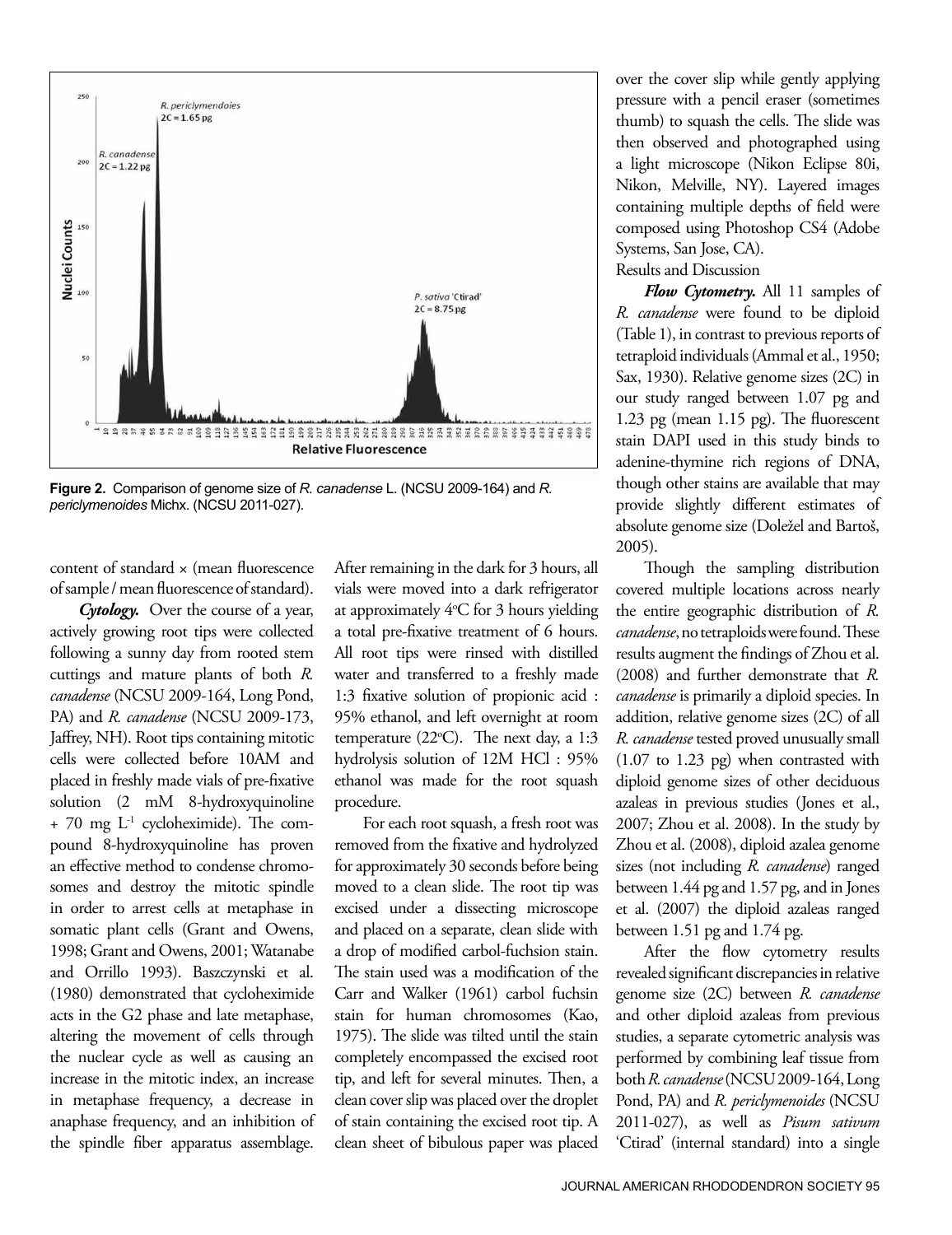

**Figure 3.** Photomicrographs of metaphase chromosomes from root tip cell of *R. canadense* L. (NCSU 2009-164) collected on Mt. Monadnock, Jaffrey, NH. Viewed at 1000x.



**Figure 4.** Photomicrographs of metaphase chromosomes from root tip cell of *R. canadense* L. (NCSU 2009-173) collected in the Pocono Mountains, Long Pond, PA. Viewed at 1000x.

sample. The resulting histograms showed there to be a significant difference in relative genome size between *R. canadense*  and *R. periclymenoides* (Fig. 2), with *R. canadense* having approximately 26% less total DNA than *R. periclymenoides*.

Previous studies indicate that evolution of base genome size (i.e., DNA content of one complete set of chromosomes: 1Cx value) in angiosperms is a dynamic process of increases and decreases, with the general trend of small genome size representing the ancestral

state and larger genome size representing derived state (Leitch et al., 1998, 2005; Soltis et al., 2003). Surprisingly, however, 1Cx genome size in *Rhododendron* (not including *R. canadense*) is highly conserved with 1Cx values between 0.61- 0.97 pg for the entire genus and between 0.72 – 0.97 pg for subgenus *Pentanthera* (Jones et al., 2007). We found *R. canadense* to have a particularly low relative (1Cx) genome size of 0.54-0.62 pg, considerably below the typical range for subgenus *Pentanthera*. Interestingly, Zhou et al. (2008) also found *R. luteum* to have a somewhat low 1Cx genome size of 0.65 pg, a species reported to be fairly closely allied to *R. canadense* in phylogenies based on macromolecular data (Gao et al., 2002; Goetsch, 2005; Kurashige et al., 2001). These results suggested further investigation into base chromosome number was warranted. Therefore, two samples of *R. canadense* (NCSU 2009-164, Long Pond, PA and NCSU 2009-173, Jaffrey, NH) were selected for further study using traditional cytological techniques to determine the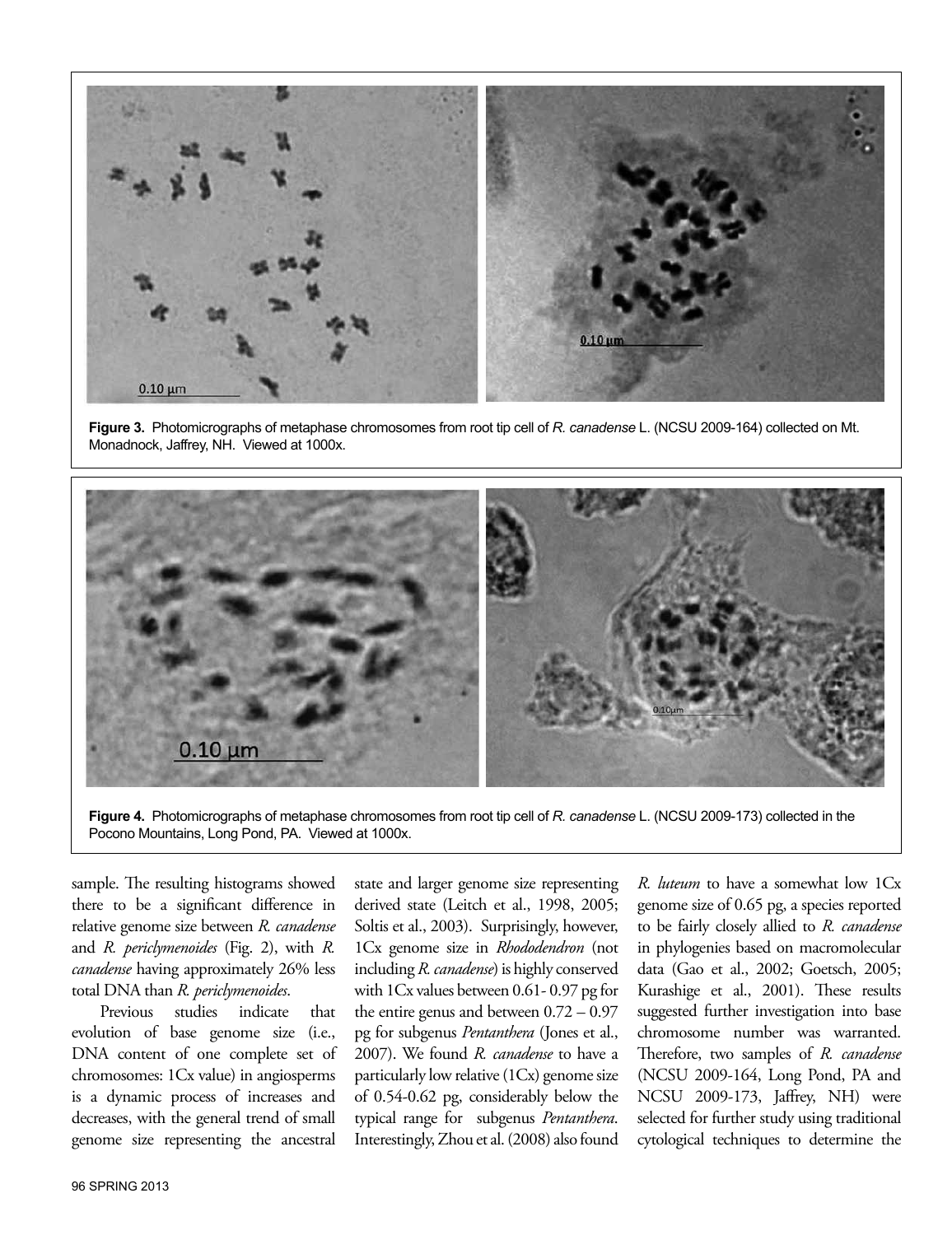true diploid chromosome number of *R. canadense*.

*Cytology.* Despite extensive cytological examination performed over the course of a year, including observation of >20 cells with well-resolved chromosomes, no diploid cells were found where more than 24 chromosomes could be discerned (Fig. 3 and 4). These results confirm *R. canadense* to be a diploid and further suggest a base chromosome number of *x*  $= 12.$ 

The plants in the genus *Rhododendron* have been thought to have a uniform base chromosome number of  $x = 13$ , with the exception of plants in the basal subgenus *Therorhodion* (Maxim.) Small with *x* = 12 (Kron and Judd, 1990; Kurashige et al., 2001; Gao et al., 2002, Stevens, 1971). Curiously, *R. canadense* (subgenus *Pentanthera*) and *R. camtschaticum* Pall. (subgenus *Therorhodion*) share certain traits, such as rhizomatous growth, July blooms of speckled pink/purple flowers, connate petals with a tubeless corolla, and 10 stamens (Hutchinson, 1921). Perhaps *R. canadense* retained the ancestral chromosome number of  $2n = 2x = 24$ , similar to plants in subgenus *Therorhodion*, but that is unlikely, based on recent phylogenetic analyses (Kurashige et al., 2001; Gao et al., 2002; Goetsch et al., 2005). Alternatively, various processes such as translocations, inversions, insertions or deletions can lead to chromosome fusion (Da Silva, 2005; Luo et al., 2009; Lysak et al., 2006; Schubert, 2007) resulting in reduced chromosome numbers. This may also be the case in *R. canadense*.

#### **Acknowledgements**

We gratefully acknowledge John and Sally Perkins, Salem, NH; Jim and Bethany Plyler, Natural Landscapes Nursery, West Grove, PA; Stephen Krebs, Holden Arboretum, Kirtland, OH; Bruce Clyburn, Cape Brenton, NS; and George Newman, Bedford, NH for their cooperation and contributions of plant material for this study. Assistance of the staff of the Mountain Horticultural

Crops Research Station is gratefully acknowledged. Thanks also to L. Clarence Towe, Walhalla, SC, Andrew Whipple, Upland, IN, and Ron Miller, Pensacola, FL, for reviewing this manuscript.

#### **Works Cited**

- Ammal, E.K.J, I.C. Enoch and M. Bridgwater. 1950. Chromosome numbers in species of rhododendron. *Rhododendron Yrbk.* 5: 78-91.
- Baszczynski, C.L., D.B. Walden and B.G. Atkinson. 1980. Cycloheximideinduced nuclear alteration in maize root tips. *Can. J. Genet. and Cytol.* 22 (3): 319-331.
- Carr, D.H. and J.E. Walker. 1961. Carbol fuchsin as a stain for human chromosomes. *Stain Technology* 36: 233-236.
- De Schepper, S., L. Leus, M. Mertens, E. Van Bockstaele and M. De Loose. 2001. Flow cytometric analysis of ploidy in Rhododendron (subgenus Tsutsusi). *HortScience* 36 (1): 125- 127.
- Doležel, J. and J. BartoŠ. 2005. Plant DNA flow cytometry and estimation of nuclear genome size. *Ann. Bot.* 95: 99-110.
- Don, G. 1834. *A General History of Dichlamydeous Plants. Vol. 3, Calyciflorae.* J.F. and F. Rivington, London.
- Eeckhaut, T.G.R., L.W.H. Leus, A.C. De Raedt and E.J. Van Bockstaele. 2004. Occurrence of polyploidy in *Rhododendron luteum* Sweet, Hardy Ghent, and Rustica hybrids. *The Azalean* 26: 32-37.
- Galle, F.C. 1970. 'Bear Facts' on Gregory Bald. *J. Amer. Rhododendron Soc.* 24 (4): 199-200.
- Galle, F.C. 1987 (Reprinted 1991, 1995). *Azaleas: Revised and Enlarged Edition.* Timber Press; Portland, Oregon.
- Gao , L.M., D.Z. Li, C.Q. Zhang and J.B. Yang. 2002. Infra-generic and sectional relationships in the genus Rhododendron (Ericaceae) inferred from ITS sequence data. *Acta Botanica*

*Sinica* 44: 1351-1356.

- Grant, W. F. and E. T. Owens. 1998. Chromosome aberration assays in Crepsis for the study of environmental mutagens. *Mutation Res.* 410: 291- 307.
- Grant, W. F. and E. T. Owens. 2001. Chromosome aberration assays in Pisum for the study of environmental mutagens. *Mutation Res.* 488: 93- 118.
- Gmelin, J.F. 1791. *Systema Naturae. ed.*  1791 (2)1: 694.
- Goetsch, L.A., A.J. Eckert and B.D. Hall. 2005. The molecular systematic of Rhododendron (Ericaceae): a phylogeny based upon RPB2 gene sequences. *Sys. Bot.* 30: 616-626.
- Hutchinson, J. 1921. The genus Therorhodion. *Bulletin of Miscellaneous Information* (Royal Gardens, Kew) 5: 201-205.
- Jones, J.R., T.G. Ranney, N.P. Lynch and S.L. Krebs. 2007. Ploidy levels and relative genome sizes of diverse species, hybrids and cultivars of Rhododendron. *J. Amer. Rododendron Soc.* 61(4): 220-227.
- Judd, W.S. and K.A. Kron. 1995. A revision of Rhododendron VI. Subgenus Pentanthera (Sections Sciadorhodion, Rhodora and Viscidula). Edinburgh *J. Bot.* 52: 1-54.
- Kao, K.N. 1975. A nuclear staining method for protoplasts. In: O.L.Gamborg and L.Z. Wetter (ed.) *Plant Tissue Culture Methods.*  L.R. National Research Council of Canada. Praire Regional Labratory. Saskatoon, Saskatchewan, Canada 1975, p. 60-64.
- Kron, K. A. and W.S. Judd. 1990. Phylogenetic Relationships within the Rhodoreae (Ericaceae) with Specific Comments on the Placement of Ledum. *Systematic Bot.* 15(1): 57- 68.
- Kuntze, O. 1891. *Revisio Generum Plantarum. Vol. 2.* Leipzig. Pg. 386.
- Kurashige, Y., M. Mine, N. Kobayashi, T. Handa, K. Takayangi and T.